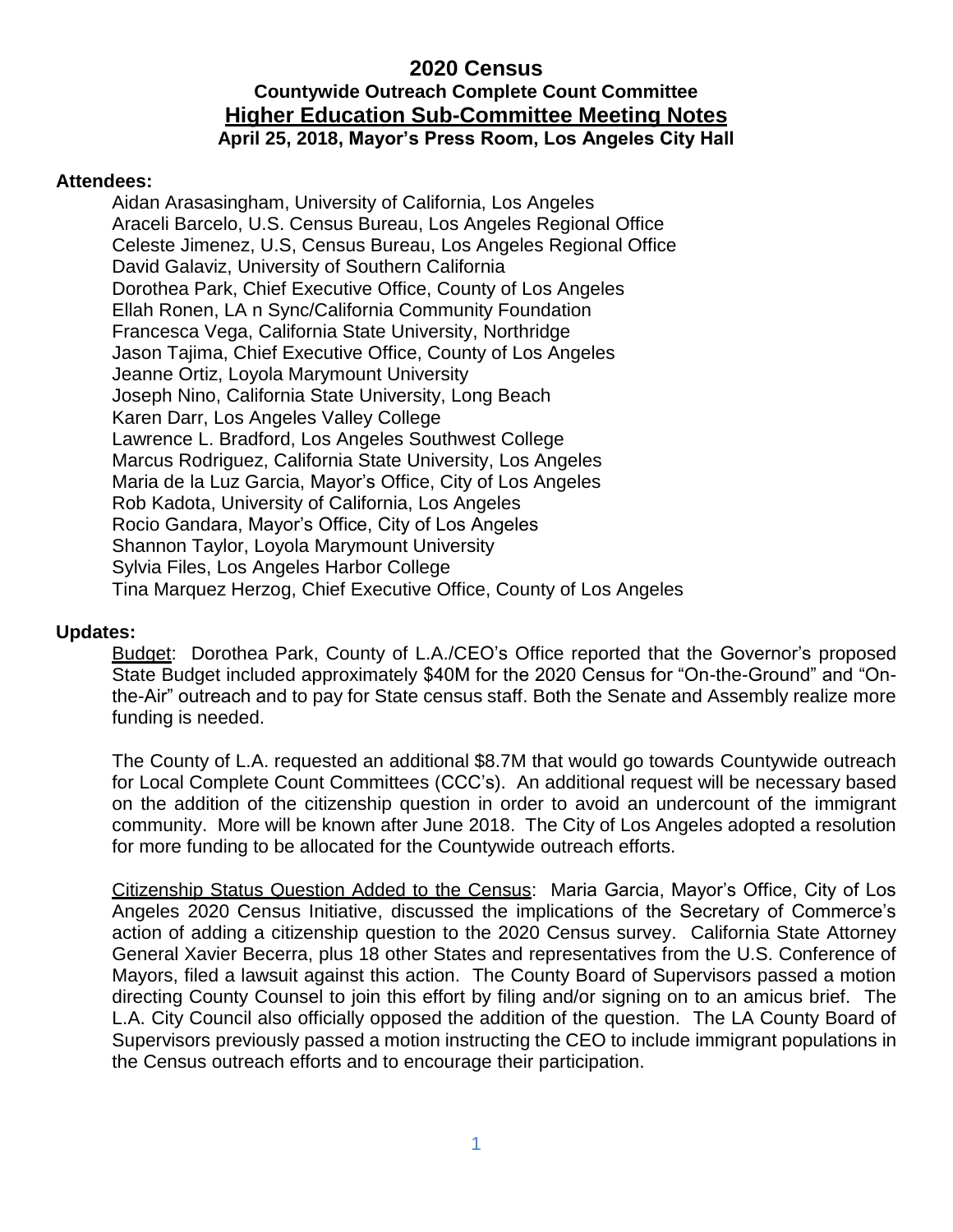# **Presentation by the Census Bureau-Process of Counting College Students:**

Enumerating College Students: Celeste Jimenez, Program Coordinator, US Census Bureau, Los Angeles Regional Office, presented information on enumerating group quarters. This category includes typical college students residing in college residence halls. Issues discussed in the past were confusion and timing of where students report their living status. The Census Bureau plans on making advanced contact with administrators of formal residence halls to determine their preferred method of outreach. Through advanced contact from the Census Bureau, administrators can select which form of participation is preferred, electronic or the option to collect paper questionnaires. The Census Bureau is planning to have early non-response follow-up for student housing around universities.

Enumerating Group Quarters include three types of operations:

- 1) Advance Contact: Five-week operation through local office, and no field contact follow-up. Confirming facility info and address. (Will occur Feb.-March 2020)
- 2) Service Based Enumeration: Homeless student count will take place at locations such as shelters, mobile food banks, etc. through 3-day operation (3/30/20-4/1/20). If a college hosts a Census outreach event, homeless students can enumerate there.
- 3) Group Quarter Operations: (April 2020-June 2020)

Enumeration methods:

- 1) Electronic: (April-May 1, 2020) Group home administrators can upload the Census through the Census portal. If the Census Bureau has not heard from them by May 1, 2020, they will initiate the enumeration phase (May-June 2020).
- 2) Paper: Self enumerate and drop off paper questionnaires.

Homeless Students will be captured on the day of their residence on April  $1<sup>st</sup>$  even if they are "couch surfing" on that date. If their family already reported them living at a separate residence, the homeless student's personal response will be thrown out.

**Action Item**: It was suggested that school addresses be used as a place of residence for homeless students when filling out a Census Questionnaire. Can this be done?

If students are on Spring Break, the college will be included as a "early non-response" location for follow-up of students living off campus and/or on Spring Break. The Census Bureau's Housing Unit will be responsible for cross referencing student populations.

The Census Bureau "End-to-End" Questionnaire Test is online (Providence, Rhode Island).

**Action Item**: Celeste Jimenez will forward a Power Point presentation on Group Quarter Enumeration. (see attached)

# **Strategic Plan/Work Plan Discussion and Ideas for Outreach**:

Harbor College: Conduct outreach to student government and departments (nursing department, etc.) and groups such as Alpha Gamma Sigma that can provide volunteer hours. Also examine use of the International Student Office, Student Education Plans, counselors, and internship credit. Administrators may be able to coordinate this with faculty.